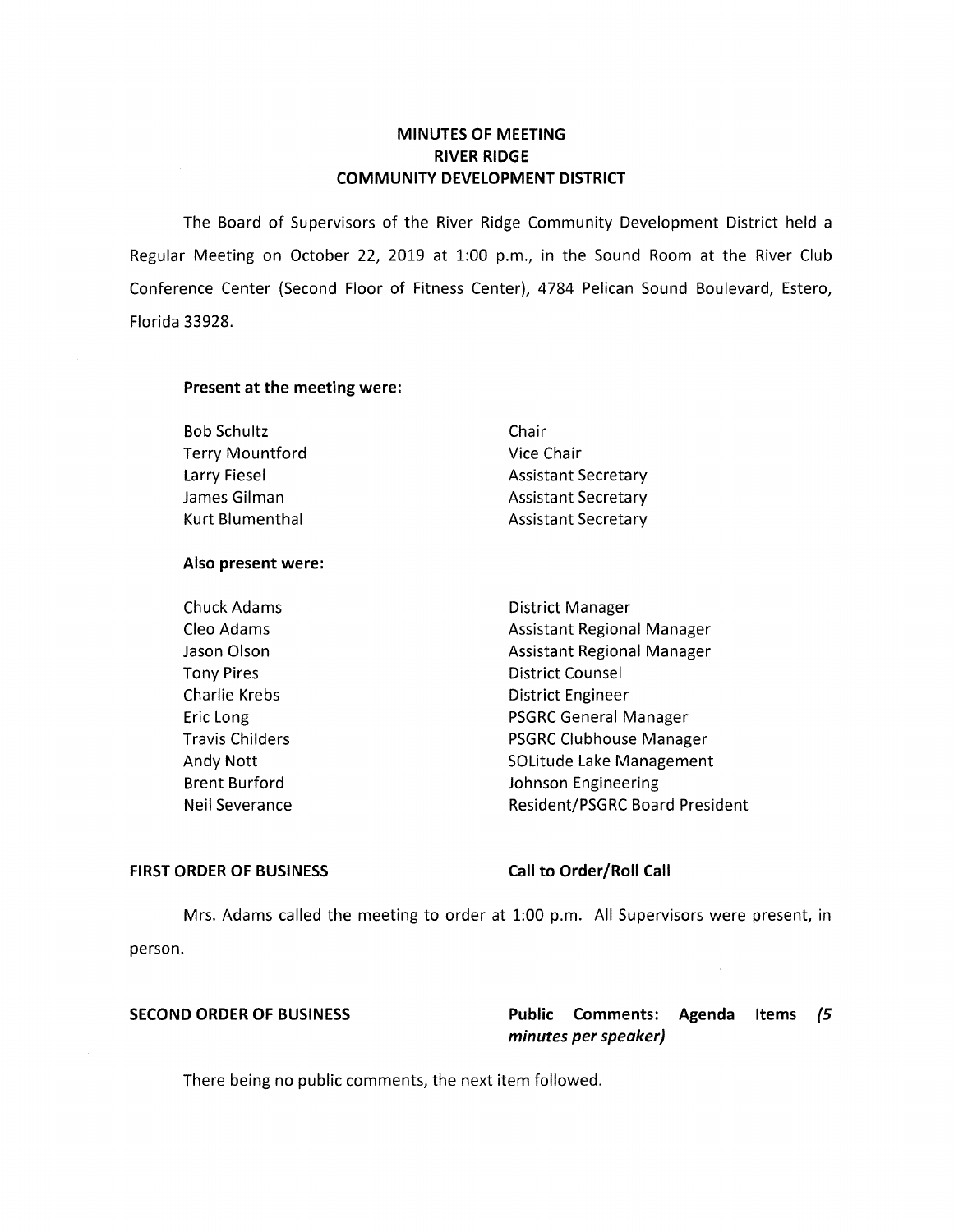# **THIRD ORDER OF BUSINESS Presentation: NPDES Annual Report by Johnson Engineering**

Mr. Burford presented the NPDES Annual Report.

The following correction would be made:

Section I. Item E: Change "05/2017 through 04/2018" to "05/2018 through 04/2019"

Mr. Blumenthal asked where the monitoring station was located. Mr. Adams stated the monitoring station was upstream of the District. Discussion ensued regarding how measurements were taken and used in conjunction with other samples and the accuracy of tests. Mr. Adams stated some Districts conduct internal sampling at both inflow and outflow sites in order to get baseline readings but that is not required for this CDD.

Mr. Neil Severance, a resident and PSGRC Board President, asked how much internal sampling would cost the District. Mr. Adams estimated that one CDD spends \$20,000 to \$25,000 per year and another spends \$15,000 to \$20,000 per year. The District meets the criteria to utilize County sampling. Discussion ensued regarding types of testing and the difficulties in taking measurements because the District does not receive inflow from the river.

**On MOTION by Mr. Schultz and seconded by Mr. Fiesel, with all in favor, authorizing submittal of the NPDES Annual Report prepared by Johnson Engineering, was approved.** 

**FOURTH ORDER OF BUSINESS Consideration of Resolution 2020-01, Amending the General Fund and Special Revenue Fund Portions of the Budget for Fiscal Year 2019; and Providing for an Effective Date** 

Mr. Adams presented Resolution 2020-01. It was necessary to amend the Fiscal Year 2019 budget to reflect bond revenues in the Special Revenue Fund and expenditures in the General Fund.

**On MOTION by Mr. Blumenthal and seconded by Mr. Gilman, with all in favor, Resolution 2020-01, Amending the General Fund and Special Revenue Fund Portions of the Budget for Fiscal Year 2019; and Providing for an Effective Date, was adopted.**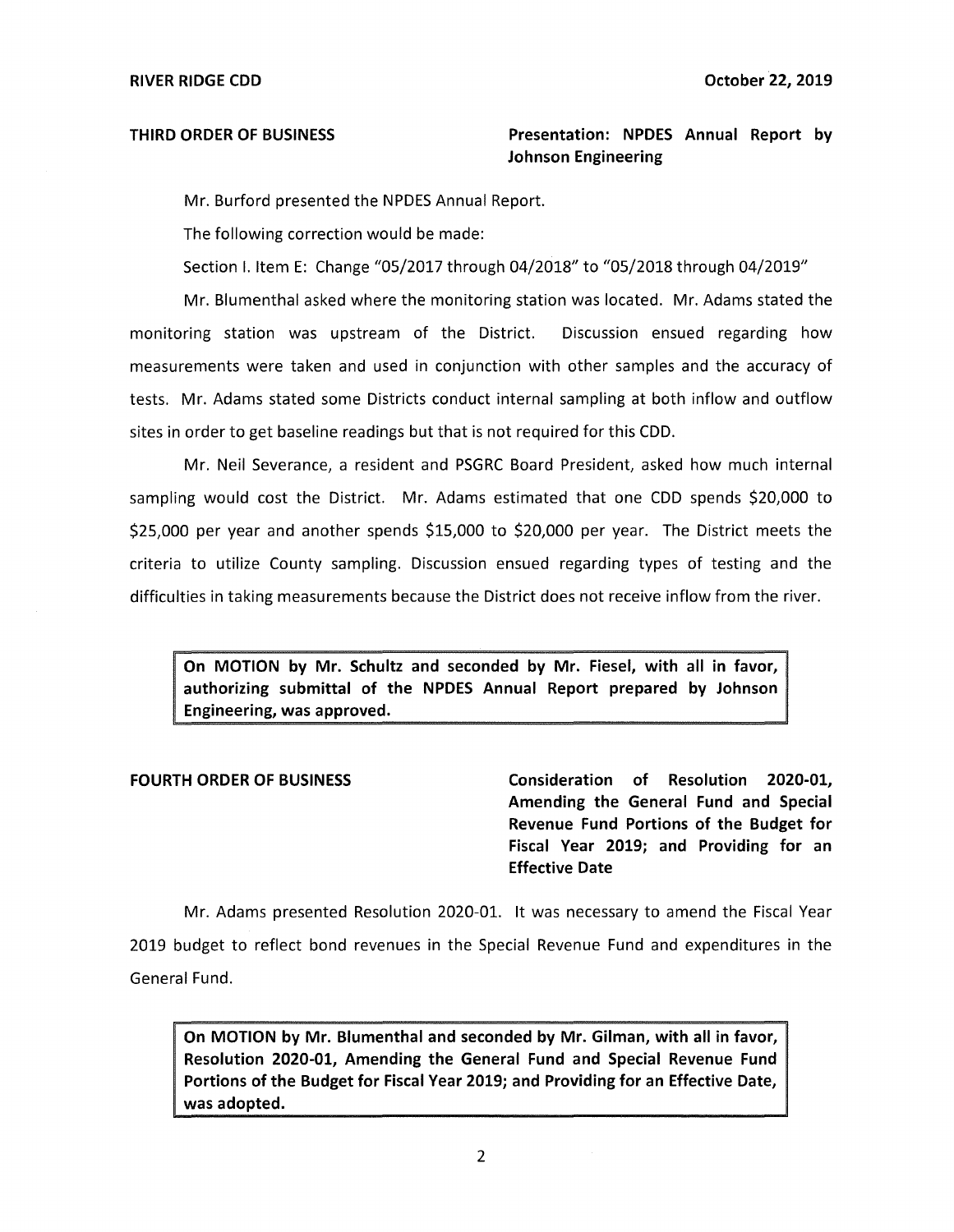#### FIFTH ORDER OF BUSINESS **Solitude Lake Management Updates**

Mr. Andy Nott, of SOLitude Lake Management (SOLitude), reported the following:

► All three nano-bubblers were operational.

► Lake Hl-B was looking much better. Monthly maintenance was ongoing; adjustments to the intake valves, due to water levels dropping, would be made as necessary this week.

Mr. Schultz asked whether the issue with the breaker tripping was resolved. Mr. Nott replied affirmatively.

Mr. Blumenthal stated Lakes Hl-A and Hl-B looked very good. He congratulated SOLitude on removing and transplanting the canna lilies.

 $\triangleright$  The aerator near the Clubhouse had no power due to a power cut. The lake was confirmed as Lake E8-C. Mr. Nott would work with Mr. Long to repair it.

#### **SIXTH ORDER OF BUSINESS Discussion/Update: Paver Project**

Mr. Mountford wished to clarify how the pavers in The Masters were addressed in the prior minutes. He believed the pitted and cracked pavers and the Reflective Pavement Markers (RPMs) approaching the island needed to be repaired right away.

Mr. Long stated the paver repair in The Masters was on the punch list. When the contractors return, at the end of October, they would complete the 1,000 square feet in Torrey Pines Court, the Turnberry pavers that were different colors and six other items on the punch list. At that time, only individual cracked and pitted pavers would be replaced.

Discussion ensued regarding the RPMs and tar damage and whether to reinstall the RPMs or paint the curbs to increase visibility of the island. Mr. Long stated it was a repeating cycle because using tar to apply the RPMs leaves tar damage behind. The consensus was to paint the bullnose curbs. Mr. Long stated that approximately 50 tarred and pitted pavers would be removed and replaced and yellow reflective paint would be applied to the island curbs. Discussion ensued regarding the scope and goals of the paver projects, including paver repairs, maintaining consistency within the community, remaining competitive with competing communities, reducing maintenance and improving safety within the District.

3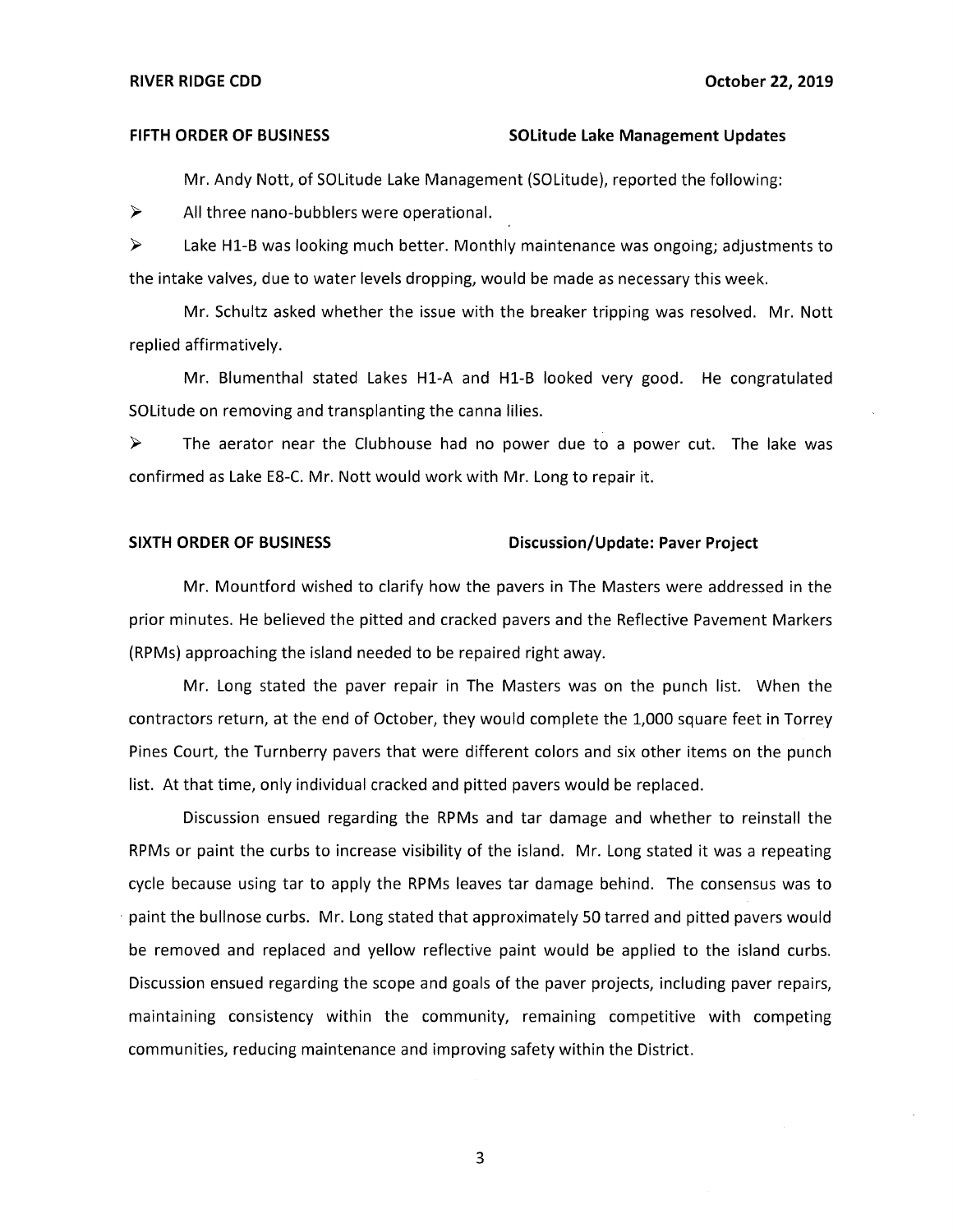Discussion ensued regarding the punchlist and the possibility of adding painted pavers in The Masters near Pelican Sound. Boulevard. Mr. Long stated MAJ Contracting, Inc. (MAJ) was coming at the end of October; he and Mr. Krebs scheduled a walkthrough with MAJ.

Mr. Schultz noted some residents of Hammock Greens feel left out and noted that the District's properties only go to the southwest and do not include Hammock Greens. He wondered if something could be done in Phases 2 or 3.

# **SEVENTH ORDER OF BUSINESS Acceptance of Unaudited Financial Statements as of September 30, 2019**

Mrs. Adams presented the Unaudited Financial Statements as of September 30, 2019.

The following correction would be made:

Check Register, Pages 2 and 3: Change "Cap Outlay - GC Pump Station" to "Capital Outlay".

# **EIGHTH ORDER OF BUSINESS Approval of September 24, 2019 Regular Meeting· Minutes**

Mrs. Adams presented the September 24, 2019 Regular Meeting Minutes.

**On MOTION by Mr. Fiesel and seconded by Mr. Mountford, with all in favor, the September 24, 2019 Regular Meeting Minutes, as presented, were approved.** 

• **Active Action and Agenda Items** 

Items 5, 7, 11 and 12 were completed.

Items 1, 2, 3, 4, 6, 8, 9, 10, 13, 14, 15 and 16 were ongoing.

Item 6: Mr. Schultz stated he looked at the road independently and saw no issues. At 20812 Pinehurst Greens Dr., a 2'x2' area was already patched but there was uplifting nearby; depending on the next inspection, the root may need to be removed. Mr. Krebs would inspect it and submit a report for the November meeting.

Item 14: Mrs. Adams sent an email.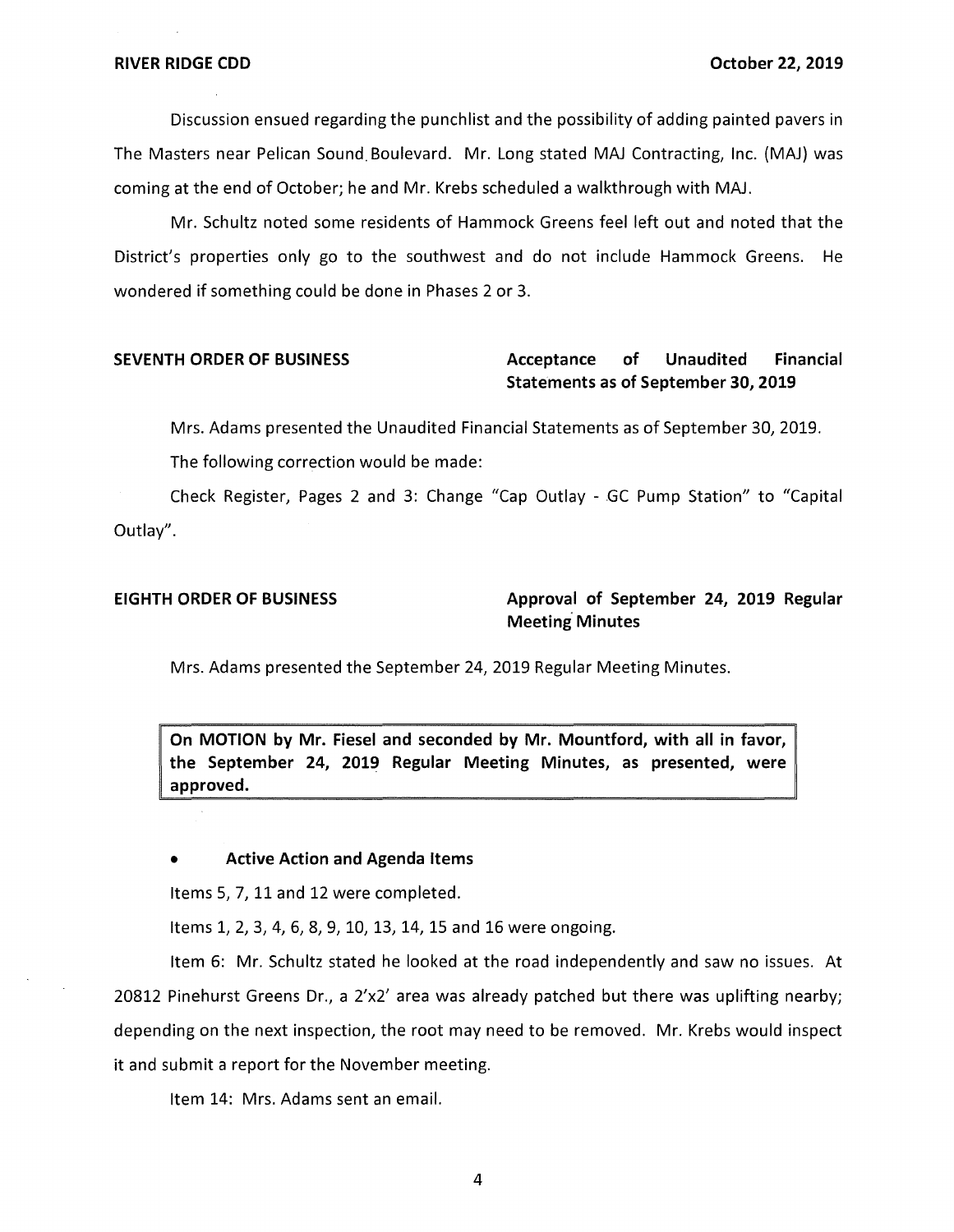Item 9: Mr. Krebs stated he forwarded an email regarding a requested crosswalk by the racquetball court entrance crossing Island Sound Circle. He would contact Collier Paving & Concrete (Collier) regarding adding pavement markings, a ramp and an Americans with Disabilities Act (ADA) mat on the District's side.

Item 16: Mrs. Adams stated M.R.I. Underwater Specialists, Inc., (M.R.1.) was reviewing areas of required repairs; a proposal would be presented at the next meeting.

### • **Key Activity Dates**

# **This item was presented out of order.**

Page 2, "Corkscrew Projects": Add pavers and borders.

# **NINTH ORDER OF BUSINESS** Staff Reports

### **A. District Counsel: Woodward Pires & Lombardo***1* **P.A.**

Mr. Pires stated changes to the Florida Statutes would require the District to provide the State Commission on Ethics email addresses for Supervisors, for the purpose of emailing financial disclosure forms.

### **B.** District Engineer: Hole Montes, Inc.

Mr. Krebs stated he would contact the roofing company regarding the oil spill on Master Circle. Discussion ensued regarding whether the spill was oil or gasoline. Mr. Krebs would email photos and inspect the area again.

### **C.** District Manager: Wrathell, Hunt and Associates, LLC

### **i. Key Activity Dates**

This item was presented following the Eighth Order of Business.

# **ii. NEXT MEETING DATE: November 12, 2019 at 1:00 P.M. [Lakes Room]**

### o **QUORUM CHECK**

All Supervisors confirmed their attendance at the November 12, 2019 meeting.

# ■ **Project Updates**

# **This item was an addition to the agenda.**

► Pine Straw installation and palm frond trimming was scheduled for completion the second week of November.

► An irrigation clock was replaced.

5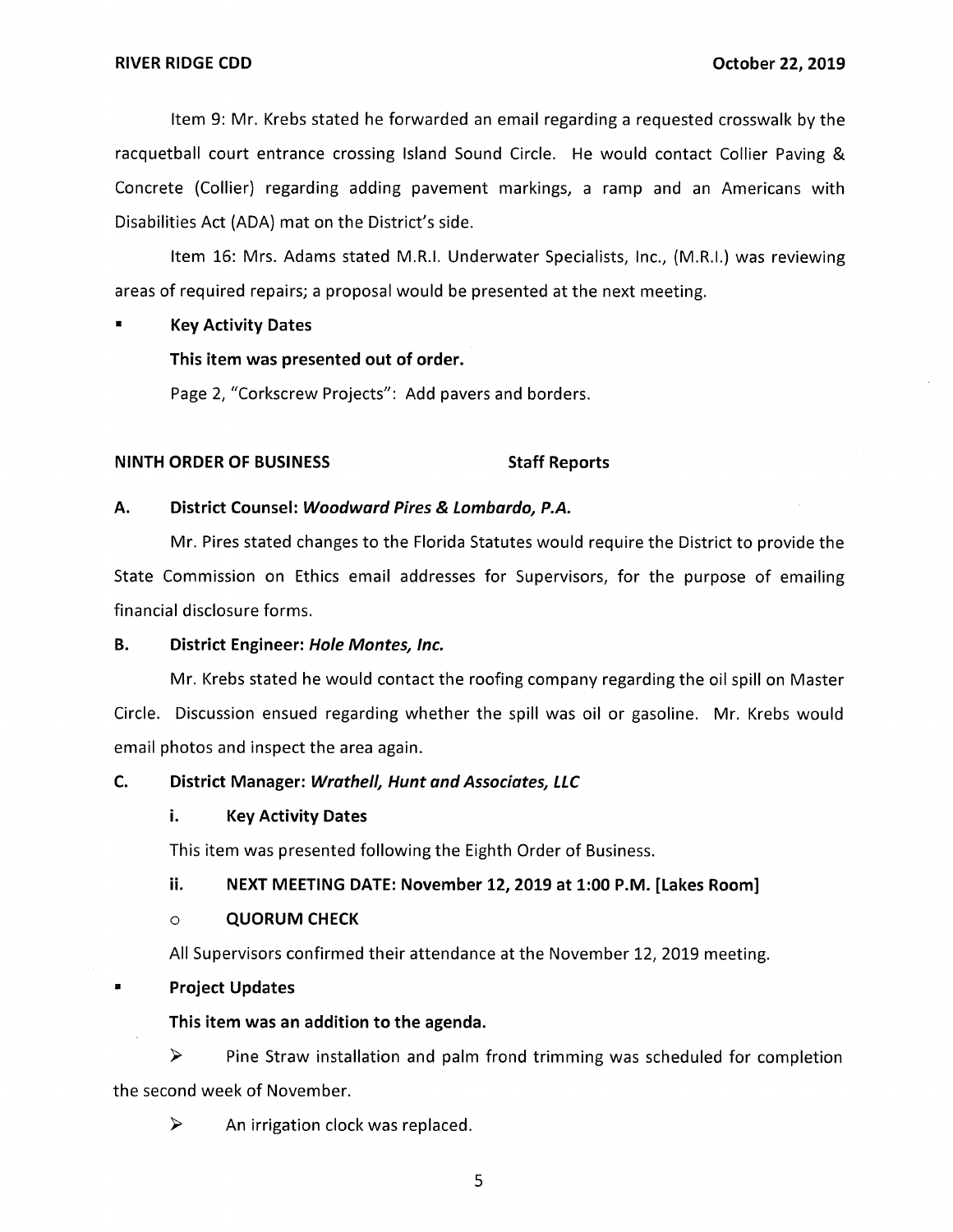#### **RIVER RIDGE CDD October 22, 2019**

 $\triangleright$  The electrician would review landscape uplights and photocells.

### **Traffic Calming Update**

#### **This item was an addition to the agenda.**

Mr. Childers discussed implementation of the new radar speed sign and camera. Sample tickets with photos included data pulled from time stamped violation photos which showed actual speed and posted speed limit. Guests were logged into the gate entry system which recorded Driver Licenses and license plates and the District also had owners' information in the database. A speed range report showed the percentages of drivers obeying and exceeding posted speed limits. The sign was portable and battery powered and the violation speed could be adjusted. The Traffic Calming Committee would analyze the data collected.

Mrs. Adams stated a resident removed littorals from Lake E4-A, adjacent to their condo. She drafted a nice but firm letter advising the resident that the lake was CDD property and providing information about CDD requirements and the importance of littorals.

# **TENTH ORDER OF BUSINESS Supervisors' Requests and Public Comments (5 minutes per speaker)**

Mr. Schultz believed the infrastructure had greatly improved over the past few years and asked those in attendance to think about how to further improve the amenities, etc.

#### **ELEVENTH ORDER OF BUSINESS Adjournment**

There being nothing further to discuss, the meeting adjourned.

**On MOTION by Mr. Fiesel and seconded by Mr. Gilman, with all in favor, the meeting adjourned at 2:11 p.m.** 

#### [SIGNATURES APPEAR ON THE FOLLOWING PAGE]